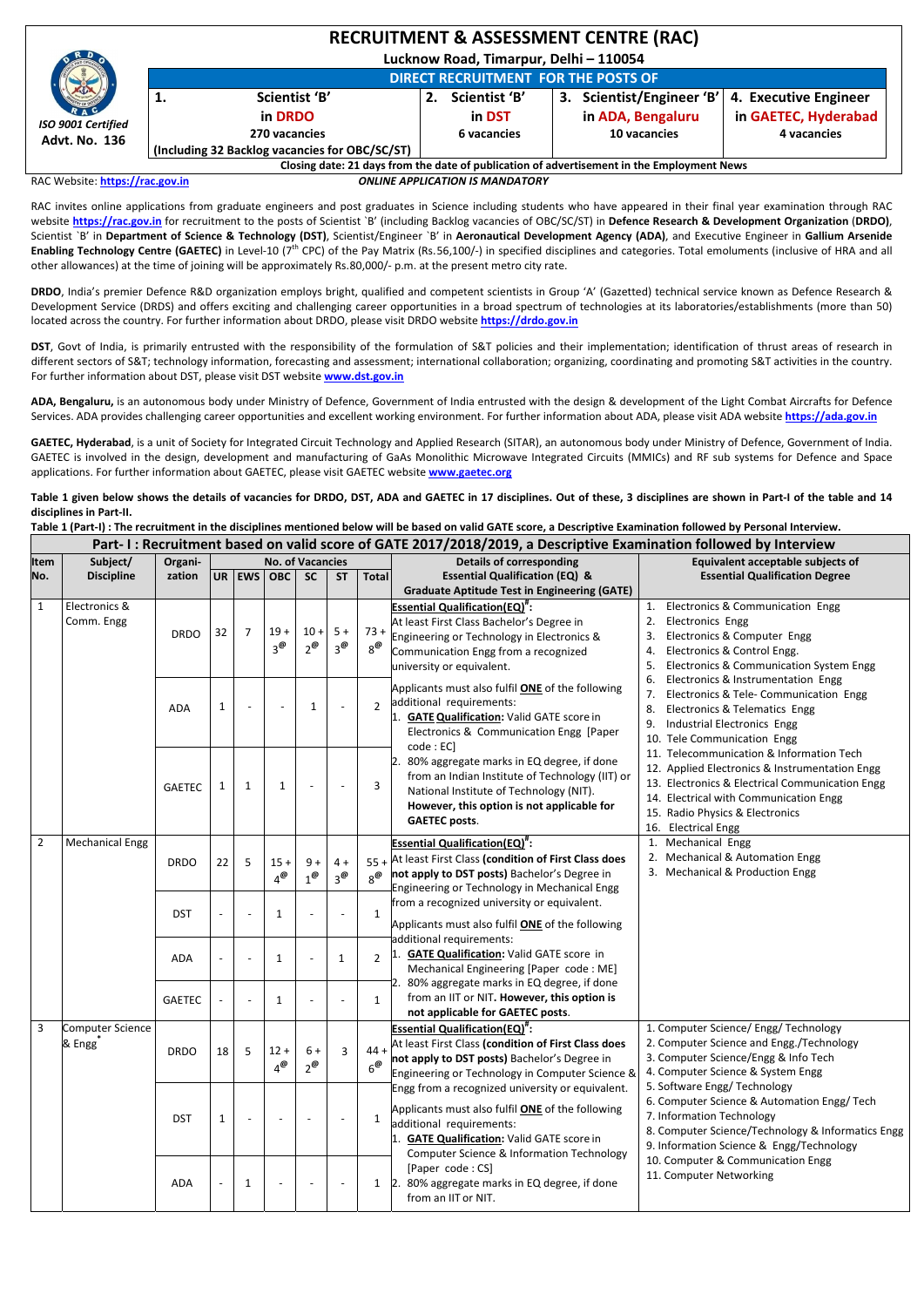Table 1 (Part-II) : The recruitment in the disciplines mentioned below will be based on valid GATE score followed by Personal Interview.

| Part-II : Recruitment based on valid score of GATE 2017/2018/2019 followed by Interview |                        |             |                |                |                         |                                |                     |                       |                                                                                                                                                                                                                                                                                |                                                                                                                                                                                                                                                              |  |  |
|-----------------------------------------------------------------------------------------|------------------------|-------------|----------------|----------------|-------------------------|--------------------------------|---------------------|-----------------------|--------------------------------------------------------------------------------------------------------------------------------------------------------------------------------------------------------------------------------------------------------------------------------|--------------------------------------------------------------------------------------------------------------------------------------------------------------------------------------------------------------------------------------------------------------|--|--|
| <b>Item</b>                                                                             | Subject/               | Organi-     |                |                | <b>No. of Vacancies</b> |                                |                     |                       | <b>Details of corresponding</b>                                                                                                                                                                                                                                                | Equivalent acceptable subjects of                                                                                                                                                                                                                            |  |  |
| No.                                                                                     | <b>Discipline</b>      | zation      |                |                | UR EWS OBC              | <b>SC</b>                      | <b>ST</b>           | <b>Total</b>          | <b>Essential Qualification (EQ) &amp;</b><br><b>Graduate Aptitude Test in Engineering (GATE)</b>                                                                                                                                                                               | <b>Essential Qualification Degree</b>                                                                                                                                                                                                                        |  |  |
| 4                                                                                       | <b>Chemical Engg</b>   | <b>DRDO</b> | 4              | $\mathbf{1}$   | 3                       | $2 +$<br>$2^{\omega}$          | $1 +$<br>$1^\omega$ | $3^\omega$            | 11 + Essential Qualification":<br>At least First Class Bachelor's Degree in<br>Engineering or Technology in Chemical Engg from<br>a recognized university or equivalent.<br><b>GATE Qualification:</b><br>Valid GATE score in Chemical Engineering [Paper<br>code: CH]         | 1. Chemical Engg<br>2. Chemical Technology<br>3. Chemical Plant Engg<br>4. Applied Chemical & Polymer Technology<br>5. Polymer Science & Chemical Technology<br>6. Chemical Science & Technology                                                             |  |  |
| 5                                                                                       | Chemistry              | <b>DRDO</b> | $\overline{2}$ |                | 1                       |                                |                     | 3                     | <b>Essential Qualification#:</b><br>At least First Class (condition of First class does<br>not apply to DST posts) Master's Degree in<br>Chemistry from a recognised university or                                                                                             | 1. Chemistry<br>2. Organic Chemistry<br>3. Inorganic Chemistry<br>4. Analytical Chemistry                                                                                                                                                                    |  |  |
|                                                                                         |                        | <b>DST</b>  | $\mathbf{1}$   |                | $\mathbf{1}$            |                                |                     | $\overline{2}$        | equivalent.<br><b>GATE Qualification:</b><br>Valid GATE score in Chemistry [Paper code : CY]                                                                                                                                                                                   | 5. Physical Chemistry<br>6. Applied Chemistry                                                                                                                                                                                                                |  |  |
| 6                                                                                       | <b>Physics</b>         | <b>DRDO</b> |                |                | 1                       | $\mathbf{1}$                   | 1                   | 3                     | <b>Essential Qualification<sup>#</sup>:</b><br>At least First Class (condition of First class does<br>not apply to DST posts) Master's Degree in<br>Physics from a recognised university or                                                                                    | 1. Physics<br>2. Physics (Electronics)<br>3. Applied Physics<br>4. Solid State Physics<br>5. Computational Physics                                                                                                                                           |  |  |
|                                                                                         |                        | <b>DST</b>  | 1              |                |                         |                                |                     | $\mathbf{1}$          | equivalent.<br><b>GATE Qualification:</b><br>Valid GATE score in Physics [Paper code : PH]                                                                                                                                                                                     | 6. Engineering Physics<br>7. Physics & Electronics                                                                                                                                                                                                           |  |  |
| $\overline{7}$                                                                          | <b>Electrical Engg</b> | <b>DRDO</b> | 3              | $\overline{2}$ | $3 +$<br>$2^{\omega}$   | $2 +$<br>$1^{\omega}$          | 1                   | $3^\omega$            | 11 + Essential Qualification <sup>#</sup> :<br>At least First Class Bachelor's Degree in<br>Engineering or Technology in Electrical Engg from<br>a recognized university or equivalent.                                                                                        | 1. Electrical Engg<br>2. Electrical Power System Engg<br>3. Electrical & Electronics Engg<br>4. Electrical & Renewable Energy Engg<br>5. Power Engg                                                                                                          |  |  |
|                                                                                         |                        | <b>ADA</b>  |                |                |                         | $\mathbf{1}$                   |                     | 1                     | <b>GATE Qualification:</b><br>Valid GATE score in Electrical Engg [Paper code :<br>EE]                                                                                                                                                                                         | 6. Power Electronics Engg<br>7. Electronics & Electrical Communications Engg<br>8. Electrical with Communication Engg                                                                                                                                        |  |  |
| 8                                                                                       | Aeronautical<br>Engg   | <b>DRDO</b> | $\overline{7}$ | 1              | 3                       | $\mathbf{1}$                   |                     |                       | 12 Essential Qualification":<br>At least First Class Bachelor's Degree in<br>Engineering or Technology in Aeronautical Engg<br>from a recognized university or equivalent.                                                                                                     | 1. Aeronautical Engg<br>2. Aerospace Engg<br>3. Avionics Engg                                                                                                                                                                                                |  |  |
|                                                                                         |                        | <b>ADA</b>  | 1              |                | $\mathbf{1}$            |                                |                     | $\overline{2}$        | <b>GATE Qualification:</b><br>Valid GATE score in Aerospace Engineering [Paper<br>code: AE]                                                                                                                                                                                    |                                                                                                                                                                                                                                                              |  |  |
| 9                                                                                       | Mathematics            | <b>DRDO</b> | $\mathbf{1}$   |                |                         |                                | 1                   | 2                     | <b>Essential Qualification":</b><br>At least First Class (condition of First class does<br>not apply to DST posts) Master's Degree in<br>Mathematics from a recognised university or                                                                                           | 1. Mathematics<br>2. Applied Mathematics<br>3. Mathematics & Computing                                                                                                                                                                                       |  |  |
|                                                                                         |                        | <b>DST</b>  | $\mathbf{1}$   |                |                         |                                |                     | $\mathbf{1}$          | equivalent.<br><b>GATE Qualification:</b><br>Valid GATE score in Mathematics [Paper code :<br>MA <sub>l</sub>                                                                                                                                                                  |                                                                                                                                                                                                                                                              |  |  |
| 10                                                                                      | Metallurgy             | <b>DRDO</b> | 5              | 1              | 3                       | $\overline{2}$                 |                     | 11                    | <b>Essential Qualification<sup>#</sup>:</b><br>At least First Class Bachelor's degree in<br>Engineering or Technology in Metallurgy from a<br>recognized university or equivalent.                                                                                             | Metallurgy & Material Tech<br>1.<br>Metallurgy/Metallurgical Engg<br>2.<br><b>Materials Engg</b><br>3.<br>Material Science & Engg<br>4.                                                                                                                      |  |  |
|                                                                                         |                        | <b>ADA</b>  | 1              |                |                         |                                |                     | 1                     | <b>GATE Qualification:</b><br>Valid GATE score in Metallurgical Engineering<br>[Paper code: MT]                                                                                                                                                                                |                                                                                                                                                                                                                                                              |  |  |
| 11                                                                                      | Material<br>Science    | <b>DRDO</b> |                |                | $\mathbf{1}$            |                                |                     |                       | 1 Essential Qualification <sup>#</sup> :<br>At least First Class Master's Degree in Material<br>Science from a recognised university or<br>equivalent.<br><b>GATE Qualification:</b><br>Valid GATE score in Material Science[Paper code :<br>XE]                               | 1. Material Science<br>2. Material Science & Nano Technology<br>3. Nano Science<br>4. Nano Science & Tech<br>5. Physics (Material Science)<br>6. Nanotechnology<br>7. Material Engg and Nanotechnology<br>8. Physics with specialization in Material Science |  |  |
| 12                                                                                      | Civil Engg             | <b>DRDO</b> | 3              | $\mathbf{1}$   | $2+$<br>$3^\omega$      | $1 +$<br>$1^{\textregistered}$ | $\mathbf{1}$        | $8+$<br>$4^\circledR$ | <b>Essential Qualification<sup>#</sup>:</b><br>At least First Class Bachelor's Degree in<br>Engineering or Technology in Civil Engg from a<br>recognized university or equivalent.<br><b>GATE Qualification:</b><br>Valid GATE score in Civil Engineering<br>[Paper code : CE] | 1.<br>Civil Engg<br>Civil & Structural Engg<br>2.<br>3.<br>Civil & Environmental Engg<br>Civil & Rural Engg<br>4.<br>Civil & Water Management Engg<br>5.<br>Civil & Infrastructure Engg<br>6.<br>Construction Engg & Management<br>7.                        |  |  |
| 13                                                                                      | <b>Geology</b>         | <b>DRDO</b> |                |                |                         | 1                              |                     | $\mathbf{1}$          | <b>Essential Qualification<sup>#</sup>:</b><br>At least First Class Master's Degree in Geology<br>from a recognised university or equivalent.<br><b>GATE Qualification:</b><br>Valid GATE score in Geology [Paper code : GG]                                                   | 1. Geology<br>2. Applied Geology<br>3. Geo-informatics<br>4. Geology and mineralogy<br>5. Earth Science<br>6. Geophysics<br>7. Applied Geophysics                                                                                                            |  |  |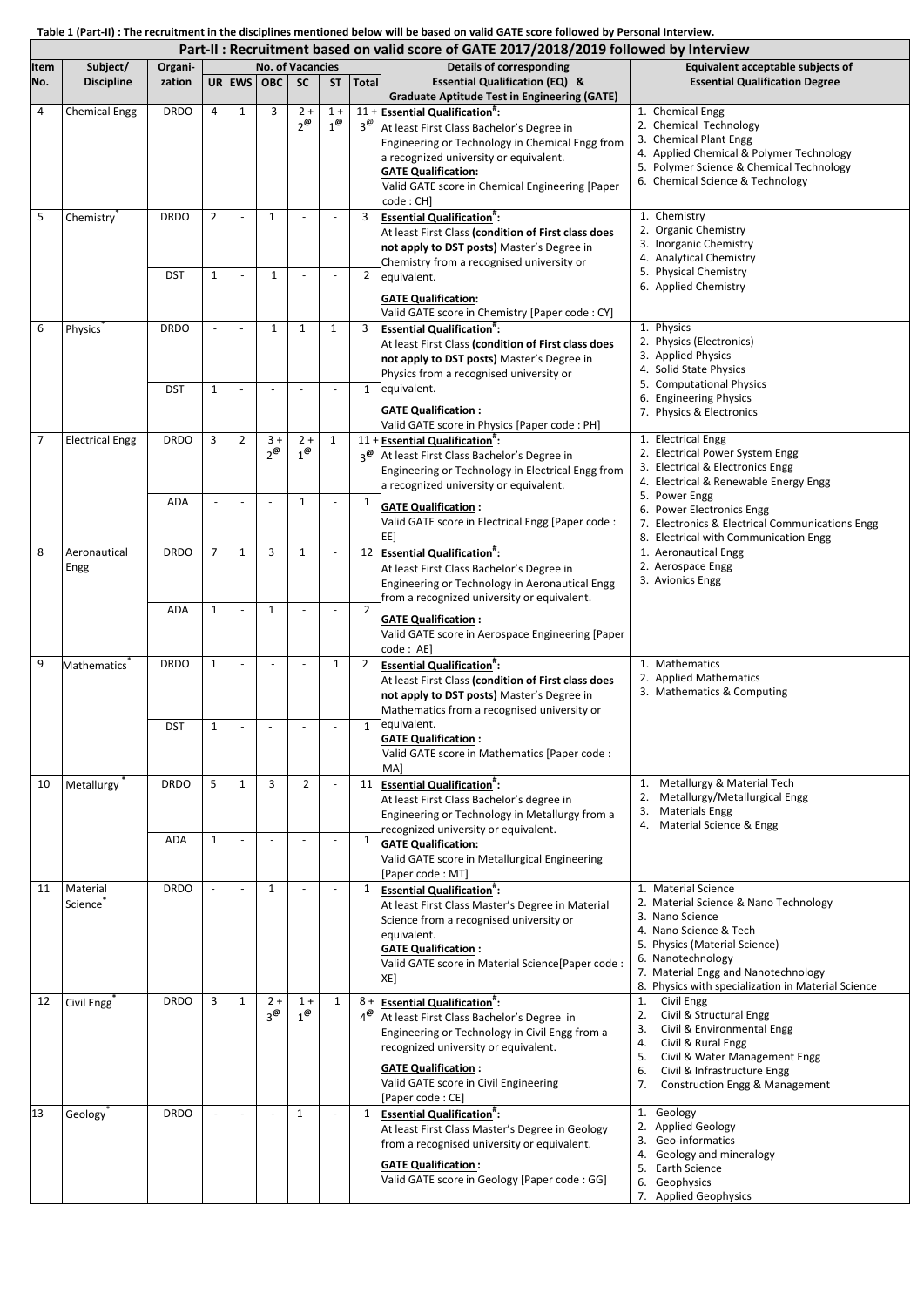|             | Part-II : Recruitment based on valid score of GATE 2017/2018/2019 followed by Interview |               |              |              |                         |                |            |                         |                                                        |                                                                                                    |  |  |
|-------------|-----------------------------------------------------------------------------------------|---------------|--------------|--------------|-------------------------|----------------|------------|-------------------------|--------------------------------------------------------|----------------------------------------------------------------------------------------------------|--|--|
| <b>Item</b> | Subject/                                                                                | Organi-       |              |              | <b>No. of Vacancies</b> |                |            |                         | <b>Details of corresponding</b>                        | Equivalent acceptable subjects of                                                                  |  |  |
| No.         | <b>Discipline</b>                                                                       | zation        |              | UR EWS OBC   |                         | <b>SC</b>      | <b>ST</b>  | <b>Total</b>            | <b>Essential Qualification (EQ) &amp;</b>              | <b>Essential Qualification Degree</b>                                                              |  |  |
|             |                                                                                         |               |              |              |                         |                |            |                         | <b>Graduate Aptitude Test in Engineering (GATE)</b>    |                                                                                                    |  |  |
| 14          | Instrumentation                                                                         | <b>DRDO</b>   | $\mathbf{1}$ |              |                         |                |            | $\mathbf{1}$            | <b>Essential Qualification":</b>                       | 1. Instrumentation Engg                                                                            |  |  |
|             | Engg                                                                                    |               |              |              |                         |                |            |                         | At least First Class Bachelor's Degree in              | 2. Instrumentation & Control Engg                                                                  |  |  |
|             |                                                                                         |               |              |              |                         |                |            |                         | Engineering or Technology in Instrumentation           | 3. Electronics & Instrumentation Engg                                                              |  |  |
|             |                                                                                         |               |              |              |                         |                |            |                         | Engg from a recognized university or equivalent.       | 4. Electronic Instrumentation & Control Engg                                                       |  |  |
|             |                                                                                         |               |              |              |                         |                |            |                         | <b>GATE Qualification:</b>                             | 5. Applied Electronics and Instrumentation Engg                                                    |  |  |
|             |                                                                                         |               |              |              |                         |                |            |                         | Valid GATE score in Instrumentation Engineering        | 6. Electrical and Instrumentation Engg                                                             |  |  |
|             |                                                                                         |               |              |              |                         |                |            |                         | [Paper code: IN]                                       | 7. Electrical Instrumentation & Control Engg                                                       |  |  |
|             |                                                                                         |               |              |              |                         |                |            |                         |                                                        | 8. Power Electronics & Instrumentation Engg<br>9. Electronics Communication & Instrumentation Engg |  |  |
| 15          |                                                                                         | <b>DRDO</b>   |              |              |                         |                |            |                         |                                                        | 1. Textile Engg                                                                                    |  |  |
|             | Textile Engg                                                                            |               |              |              | $\mathbf 1$             |                |            | 1                       | <b>Essential Qualification#:</b>                       | 2. Textile Chemistry Engg                                                                          |  |  |
|             |                                                                                         |               |              |              |                         |                |            |                         | At least First Class Bachelor's Degree in Engineeri    | 3. Textile Technology                                                                              |  |  |
|             |                                                                                         |               |              |              |                         |                |            |                         | ng or Technology in Textile Engg from a recognize      |                                                                                                    |  |  |
|             |                                                                                         |               |              |              |                         |                |            |                         | d university or equivalent.                            |                                                                                                    |  |  |
|             |                                                                                         |               |              |              |                         |                |            |                         | <b>GATE Qualification:</b>                             |                                                                                                    |  |  |
|             |                                                                                         |               |              |              |                         |                |            |                         | Valid GATE score in Textile Engineering &              |                                                                                                    |  |  |
|             |                                                                                         |               |              |              |                         |                |            |                         | Fibre Science [Paper code : TF]                        |                                                                                                    |  |  |
| 16          | Production/                                                                             | <b>ADA</b>    | 1            |              |                         |                |            | 1                       | <b>Essential Qualification<sup>#</sup></b> :           | 1. Production Engg                                                                                 |  |  |
|             | Industrial                                                                              |               |              |              |                         |                |            |                         | At least First Class Bachelor's Degree in              | 2. Industrial Production Engg<br>3. Production & Industrial Engg                                   |  |  |
|             | <b>Production Engg</b>                                                                  |               |              |              |                         |                |            |                         | Engineering or Technology in Production Engg           |                                                                                                    |  |  |
|             |                                                                                         |               |              |              |                         |                |            |                         | from a recognized university or equivalent.            |                                                                                                    |  |  |
|             |                                                                                         |               |              |              |                         |                |            |                         | <b>GATE Qualification:</b>                             |                                                                                                    |  |  |
|             |                                                                                         |               |              |              |                         |                |            |                         | Valid GATE score in Production & Industrial Engg       |                                                                                                    |  |  |
|             |                                                                                         |               |              |              |                         |                |            |                         | [Paper code: PI]                                       |                                                                                                    |  |  |
| 17          | Food Science                                                                            | <b>DRDO</b>   | $\mathbf{1}$ |              |                         |                |            | 1                       | <b>Essential Qualification</b> ":                      | 1. Food Science/Technology<br>2. Food Science & Technology                                         |  |  |
|             |                                                                                         |               |              |              |                         |                |            |                         | At least First Class Master's Degree in Food           |                                                                                                    |  |  |
|             |                                                                                         |               |              |              |                         |                |            |                         | Science from a recognised university or                |                                                                                                    |  |  |
|             |                                                                                         |               |              |              |                         |                |            |                         | equivalent.                                            |                                                                                                    |  |  |
|             |                                                                                         |               |              |              |                         |                |            |                         | <b>GATE Qualification:</b>                             |                                                                                                    |  |  |
|             |                                                                                         |               |              |              |                         |                |            |                         | Valid GATE score in Life Sciences [Paper code :<br>XL] |                                                                                                    |  |  |
|             | <b>TOTAL</b><br><b>DRDO</b><br>99<br>23<br>$64 +$<br>$35 +$<br>$17 +$                   |               |              | $238 +$      |                         |                |            |                         |                                                        |                                                                                                    |  |  |
|             |                                                                                         |               |              |              | $16^\text{\O}$          | $9^\text{\O}$  | $7^\omega$ | $32^\omega$             |                                                        |                                                                                                    |  |  |
|             |                                                                                         | <b>DST</b>    | 4            |              | $\mathbf{2}$            |                |            | 6                       |                                                        |                                                                                                    |  |  |
|             |                                                                                         | <b>ADA</b>    | 4            | $\mathbf{1}$ | $\mathbf{2}$            | $\overline{2}$ | 1          | 10                      |                                                        |                                                                                                    |  |  |
|             |                                                                                         | <b>GAETEC</b> | 1            | $\mathbf{1}$ | $\mathbf{2}$            |                |            | $\overline{\mathbf{4}}$ |                                                        |                                                                                                    |  |  |

#: a) Candidates who do not have First Class/Division in EQ degree can apply against the vacancies of DST only.

b) Applicants who have appeared in the final year/semester examination may submit their degree/provisional degree certificate by 30 Sep 2019, if not able to do so **at the time of filling the application form.**

- c) Candidates having their EQ degree from foreign universities should obtain equivalence certificate from 'Association of Indian Universities, Delhi' and submit the **same on or before 30 Sep 2019.**
- d) In case a particular institute does not have any criteria for First Class or equivalent, 60% marks will be taken as equivalent to First Class for that institute. In such cases where conversion formula is not available, CGPA/CPI of 6.75 (for a 10 point scale) will be taken as equivalent to 60% as per AICTE guidelines.
- \*: a) Three out of the total vacancies of DRDO are reserved for Persons with Disabilities (PwD) i.e. two vacancies for PwD-Hearing Handicapped (HH) category and one **vacancy for PwD‐Orthopaedic Handicapped (OH) category, in the \* marked subjects/disciplines.**
	- b) Shortlisting for the vacancies for PwD(HH) and (OH) categories even if in Part-I of Table 1 will only be done through GATE score and not through the Descriptive Examination. However, if a PwD candidate wants to compete against UR or her/his own category in Computer Science included in Part-I of Table 1, then such a **candidate would also have to take the Descriptive Examination, if shortlisted (Refer Para 5 below).**
- @ : 32 out of the total vacancies of DRDO are backlog vacancies of OBC (16 vacancies), SC (9 vacancies), ST (7 vacancies).

## **1. ELIGIBILITY FOR RECRUITMENT TO POSTS**

## **1.1. ACADEMIC REQUIREMENTS**

| <b>For Subjects/Disciplines</b>                                                | <b>For Subjects/Disciplines</b> |  |  |  |
|--------------------------------------------------------------------------------|---------------------------------|--|--|--|
| in Part-I of Table1                                                            | in Part-II of Table 1           |  |  |  |
| <b>Category I:</b> Candidates should possess the Candidates should possess the |                                 |  |  |  |
| requisite Essential Qualification (EQ) along requisite Essential Qualification |                                 |  |  |  |
| valid GATE-2017/2018/2019 (EQ) along with a valid GATE -<br>with<br>a          |                                 |  |  |  |
| Qualification.                                                                 | 2017/2018/2019 Qualification.   |  |  |  |
| <b>OR</b>                                                                      |                                 |  |  |  |
| Category II: Candidates should possess the                                     |                                 |  |  |  |
| requisite Essential Qualification (EQ) from                                    |                                 |  |  |  |
| IITs/NITs with minimum aggregate 80% marks                                     |                                 |  |  |  |
| II eligibility criteria<br>(Category)<br>is<br>not                             |                                 |  |  |  |
| applicable for GAETEC posts).                                                  |                                 |  |  |  |

## **Table 2 : Summary of Academic Requirements for Eligibility**

| Organization          | <b>EQ Degree</b> | <b>First Class</b> | <b>Valid GATE Qualification</b>                                      |
|-----------------------|------------------|--------------------|----------------------------------------------------------------------|
|                       | (as per Table 1) | in EQ Degree       | (as per Table 1)                                                     |
| <b>DRDO &amp; ADA</b> |                  |                    | Category II (IITs/NITs) applicants in<br>Part-I disciplines exempted |
| <b>GAETEC</b>         |                  |                    |                                                                      |
| <b>DST</b>            |                  | ×                  | Category II (IITs/NITs) applicants in<br>Part-I disciplines exempted |

## **1.2. AGE LIMIT FOR CANDIDATES** (as on closing date of advertisement)

|                               | Age not exceeding |            |            |               |  |  |
|-------------------------------|-------------------|------------|------------|---------------|--|--|
| Category                      | <b>DRDO</b>       | <b>DST</b> | <b>ADA</b> | <b>GAETEC</b> |  |  |
| Un Reserved (UR) /EWS         | 28 years          | 35 years   | 30 years   | 28 years      |  |  |
| ii)<br>OBC (Non-creamy layer) | 31 years          | 38 years   | 33 years   | 31 years      |  |  |
| SC/ST<br>iii)                 | 33 years          | 40 years   | 35 years   | 33 years      |  |  |

iv)  **Relaxation in upper age limit (As per Govt rules) :**

(a) Upto 10 years for PwD (HH) and PwD(OH) candidates in the \* marked

**Note:** Refer Table 1 for discipline-specific requirements of EQ & GATE.

#### disciplines.

- (b) The upper age limit is relaxable up to 5 years for serving Central Civilian Govt. employees working in posts which are in the same line or allied cadres and where a relationship could be established that the service already rendered in a particular post will be useful for the efficient discharge of the duties of the advertised posts.
- (c) The upper age limit is relaxable for Ex‐servicemen including Ex SSCOs/ECOs as per rules in vogue.

# **1.3.NATIONALITY**

Only Indian Nationals need apply.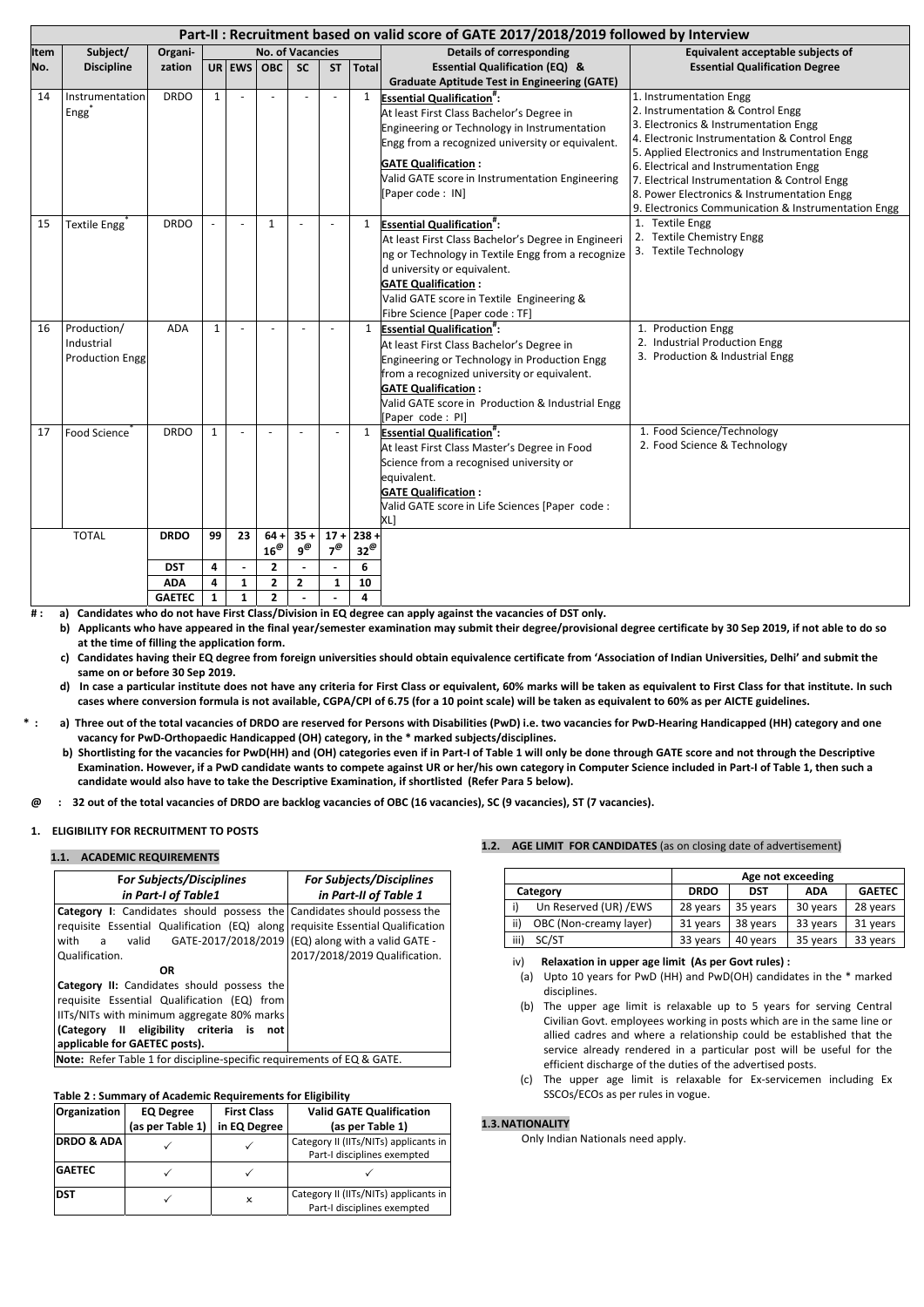# **2. HOW TO APPLY**

- i) Candidates are required to register online at the RAC website (https://rac.gov.in).
- ii) On successful registration, the candidates may login before the closing date of the advertisement to fill the application form online. The candidates are required to upload the requisite certificates (See Para 3 for details), the details of the application fee payment (if not exempted) and lock the application before submission of the same.
- iii) Candidates are required to indicate their preferences for DRDO and/or DST and/or ADA and/or GAETEC (whichever is applicable).
- iv) Candidates in Govt. service or in Govt. owned organisations should also submit their applications online directly to the Recruitment and Assessment Centre (RAC) and such candidates are required to upload a declaration (Please see Para 3 (v) for details) that they have intimated their employer that they have applied for a post in DRDO/DST/ADA/GAETEC. However, such candidates, if in regular service whether in permanent or temporary capacity, will be required to produce a "No Objection Certificate" (NOC) from their Cadre Controlling Authority (CCA) as per the proforma available at RAC website at the time of interview, in addition to the aforesaid declaration. If CCA considers withholding the NOC, the candidate should inform RAC within 30 days of the closing date.
- v) Candidates are advised to retain a copy of the online recruitment application (pdf format) after locking the online application form.
- vi) **Only locked/finalised applications in all respects shall be considered.**
- *vii) Points to be considered while filling Application form:*
	- a) The GATE paper and the subject of qualifying degree of the candidates must be as per the discipline‐wise table provided (Table 1).
	- b) Candidates are advised to be careful while filling their GATE score as the short listing will be based on the GATE score filled in the application/bio data form *(Not Applicable to Category II candidates in Part‐I disciplines).*
	- c) The scrutiny of application (confirmation of GATE score from the submitted documents/score card) will only be done for those candidates who are above the cut off of GATE score, as per the norms of shortlisting specified in the advertisement. Therefore the wrongly filled GATE score may automatically result in candidate not getting shortlisted for scrutiny purposes also.

# **3. DOCUMENTS TO BE UPLOADED ONLINE**

- i) Self attested certificates/testimonials regarding Date of Birth (Matriculation /High School Certificate or Birth Certificate issued by appropriate local authority), Essential and Higher qualification along with mark‐sheets, caste, EWS status, ex‐servicemen, employment etc. The maximum file size of each attachment should not exceed 500KB and it must be legible when a print out is taken.
- ii) A recent passport size colour photograph (size not exceeding 30 KB; resolution of 110 x 140 pixels).
- iii) Scanned sample of candidate's signature.
- iv) Valid GATE score card *(Category II candidates in Part‐I disciplines exempted from this requirement)*.
- v) The candidates, whether in Govt Service or in Govt owned organisations, should upload a signed declaration (as per the proforma available at RAC website) that they have informed their Cadre Controlling Authority (CCA) in writing that they have applied for the post of Scientist 'B' in DRDO/ Scientist 'B' in DST/ Scientist/Engineer 'B' in ADA/ Executive Engineer in GAETEC.
- vi) A provision will be made for the candidates who have appeared in final year examination, to upload their degree/provisional degree certificate online till 30 Sep 2019.

# **4. APPLICATION FEE & MODE OF PAYMENT**

General (UR), EWS and OBC male candidates are required to pay a non‐ refundable non-transferable application fee of  $\bar{z}$  100/- (Rs. One Hundred only) payable online only. **There is no application fee for SC/ST/PwD and women candidates.**

#### **5. SCREENING/ SHORTLISTING**

- *i)* **F***or Subjects/Disciplines in Part‐I :*
	- **(a) Category I:** Eligible candidates will be shortlisted for a Descriptive Examination on the basis of valid GATE score in the ratio of 1:25, subject to their GATE score not being below 25% of the GATE score of the first shortlisted candidate.
		- **Category II**: All eligible IIT and NIT graduate engineers with minimum 80% aggregate marks in the EQ degree will be called for a Descriptive Examination.
	- **(b)** Candidates who appear for the Descriptive Examination will be further shortlisted for Personal interview in the ratio of 1:5 in order of merit list prepared on the basis of the Descriptive Examination only.

# *ii)* **F***or Subjects/Disciplines in Part‐II :*

Eligible candidates will be shortlisted for Personal interview on the basis of valid GATE score in the ratio of 1:5 subject to their availability in order of discipline‐wise category‐wise merit list.

- *iii)* Eligible PwD(HH) and PwD(OH) candidates will be shortlisted for Personal Interview on the basis of valid GATE scores only, for the three vacancies reserved for them in the **\*** marked disciplines under Part‐I and Part‐II.
- *iv)* Information regarding the shortlisted candidates will be made available at RAC website.

## **6. DETAILS OF THE DESCRIPTIVE EXAMINATION (ONLY FOR PART‐I DISCIPLINES)**

- i) The written examination will be of descriptive type, consisting of two papers of 300 marks each, to be conducted in two sessions of duration of three hours each. The syllabus of the Descriptive Examination (downloadable from RAC website) is similar to Engineering Services examination (Main) in the relevant discipline conducted by the Union Public Service Commission (UPSC). The Descriptive Examination will be administered in a paper based format.
- ii) Tentatively, the Descriptive Examination will be conducted at DRDO centres in seven cities (Bengaluru, Chennai, Delhi, Hyderabad, Kanpur, Kolkata, and Pune) as well as at other common centres, if the need arises. Candidates are required to indicate their first and second preference of examination centre in the online application from among the listed centres. However, RAC reserves the right to allot any centre as per its administrative convenience.
- iii) The Descriptive Examination is likely to be held in October 2019.

# **7. SELECTION PROCESS**

- i) The shortlisted candidates on the basis of the GATE scores and/or Descriptive Examination will be required to appear in the personal interview to be held at Delhi.
- ii) The offer of appointment to the selected candidates will be restricted to the number of vacancies in order of merit. The appointment, however, will be subject to satisfying conditions like qualifying the Medical Examination prescribed for Group 'A' Technical posts of Govt. of India with Field Service liability and verification of character antecedents besides verification of SC/ST/OBC/EWS/PwD(HH)/PwD(OH) certificate etc, wherever applicable.
- iii) Final result (customised for individual candidate) will be made available at RAC website (https://rac.gov.in).

# **8. SELECTION CRITERIA**

# *i) For Subjects/Disciplines in Part‐I :*

The final selection of the candidates will be purely on the basis of discipline wise category wise merit of aggregate of 80% weightage of marks in the Descriptive Examination and 20% weightage of marks in Personal Interview.

# *ii) For Subjects/Disciplines in Part‐II:*

The final selection of the candidates will be purely on the basis of discipline wise category wise merit of aggregate of 80% weightage of GATE score and 20% weightage of marks in Personal Interview.

- iii) The final selection of PwD(HH) and (OH) candidates against the vacancies reserved for them in the \* marked disciplines will be purely on the basis of combined merit of aggregate of 80% weightage of GATE score and 20% weightage of marks in Personal Interview.
- iv) Only those candidates securing minimum qualifying marks in the Personal Interview will be considered for preparation of final merit list. Candidates who do not qualify the interview will not be considered for final selection irrespective of their Descriptive Examination score (for Part‐I disciplines)/ GATE score (for Part‐II disciplines).
- v) The selection against the UR vacancies will be done first based on the combined merit list of all candidates. The filling up of backlog vacancies (32 in number) in OBC/SC/ST category will be taken up after exhausting the UR

#### vacancies.

- vi) In the merit list for final selection, candidates will be considered for selection against the vacancies in the organizations (DRDO/DST/ADA/GAETEC) they opted for, in order of their preference. They will be accommodated against the vacancies of that organization where their selection is definite and will not be kept in any waitlist of their higher preferences.
- vii) In addition to the above, any other selection tool/test may be administered, at the sole discretion of RAC.

# **9. LIABILITY TO SERVE**

As per the Central Government Rules, selected candidates will have the liability to serve anywhere in India including remote/ field area locations.